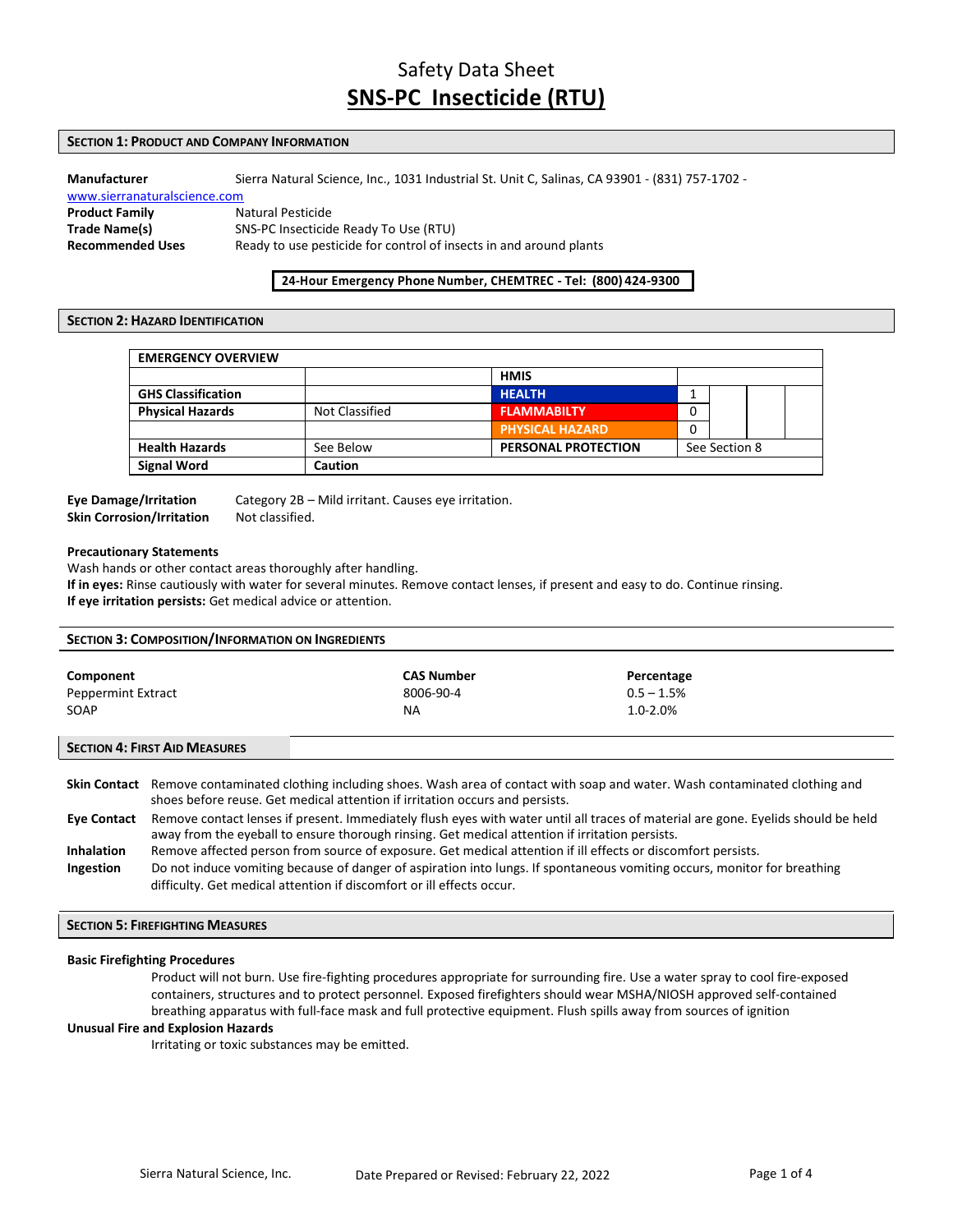## **SECTION 6: ACCIDENTAL RELEASE MEASURES**

#### **Refer to Section 8: Exposure Control and Personal Protection**

#### **Emergency Action**

Isolate release area and keep unnecessary people away. Exercise caution regarding personnel safety and exposure.

# **Spill/Leak Procedure**

Floor and surfaces may be slippery. Dike with sand or other noncombustible material. Flush area with water; use absorbent material and dispose of properly.

#### **SECTION 7: HANDLING AND STORAGE**

#### **Refer to Section 8: Exposure Control and Personal Protection**

- **Handling** Wear proper protective equipment to avoid prolonged contact with skin, eyes and clothing. Avoid breathing vapors or mists. Do not ingest. Use good hygiene practices when handling product, including changing and laundering work clothes after use. Get medical attention if you feel unwell. The shipping and storage container is not designed to be pressurized. Do not use pressure to empty the container as it may rupture. Containers should be completely drained, properly closed, and disposed of properly. Empty containers may contain residue or vapors. Do not cut, grind, drill, weld or reuse containers.
- **Storage** Store product in closed containers in a well-ventilated area away from heat, sources of ignition and incompatibles. Do not store in unlabeled containers.

## **SECTION 8: EXPOSURE CONTROL AND PERSONAL PROTECTION**

**Component ACGIH OSHA**

Not Applicable

**Engineering Controls** Use exhaust ventilation to control vapor and mist.

#### **Eye and Face Protection**

Always wear safety glasses; use face shield if splashing is possible.

## **Skin Protection**

Oil and chemical resistant gloves should be used to avoid prolonged or repeated contact.

#### **Respiratory Protection**

A NIOSH or MSHA approved respirator should be used in areas with high vapor concentrations or misting.

## **SECTION 9: PHYSICAL AND CHEMICAL PROPERTIES**

| <b>Appearance/Physical State</b>  | Clear, colorless liquid | <b>Flash Point</b>                     | Not Applicable |
|-----------------------------------|-------------------------|----------------------------------------|----------------|
| <b>Specific Gravity (Water=1)</b> | 1                       | <b>Upper/Lower Flammability Limits</b> | Not Applicable |
| рH                                | Not Determined          | <b>Auto-ignition Temperature</b>       | Not Applicable |
| <b>Solubility in Water</b>        | Soluble                 | <b>Decomposition Temperature</b>       | Not Determined |
| Odor                              | Characteristic          | Vapor Pressure (kPa at 20°C /          | Not Determined |
| <b>Odor Threshold</b>             | Not Determined          | <b>Vapor Density (Air-=1)</b>          | Not Determined |
| Melting/Freezing Point (°F/°C)    | Not Determined          | <b>Partition Coefficient (n-</b>       | Not Determined |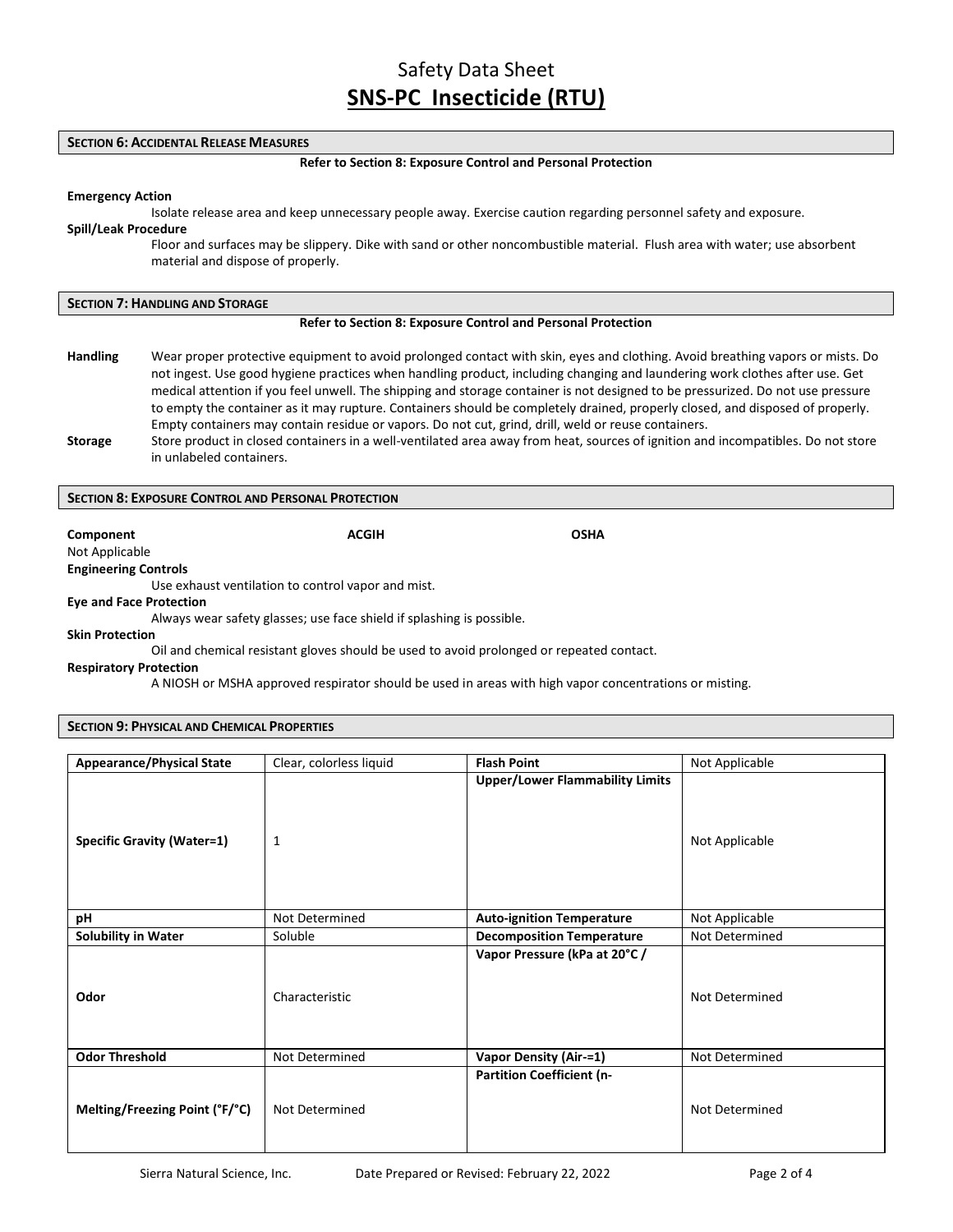# Safety Data Sheet **SNS-PC Insecticide (RTU)**

| Boiling Range (°F/°C)                                                                                                                                                                                     | Not Determined | Viscosity (40°C mm <sup>2</sup> /s) or (cSt at | Not Determined |
|-----------------------------------------------------------------------------------------------------------------------------------------------------------------------------------------------------------|----------------|------------------------------------------------|----------------|
| Initial Boiling Point (°F/°C)                                                                                                                                                                             | Not Determined | <b>Critical Temperature</b>                    | Not Determined |
| Note: Physical and chemical properties are provided for safety, health and environmental considerations only and may not fully represent<br>product specifications. Those should be requested separately. |                |                                                |                |